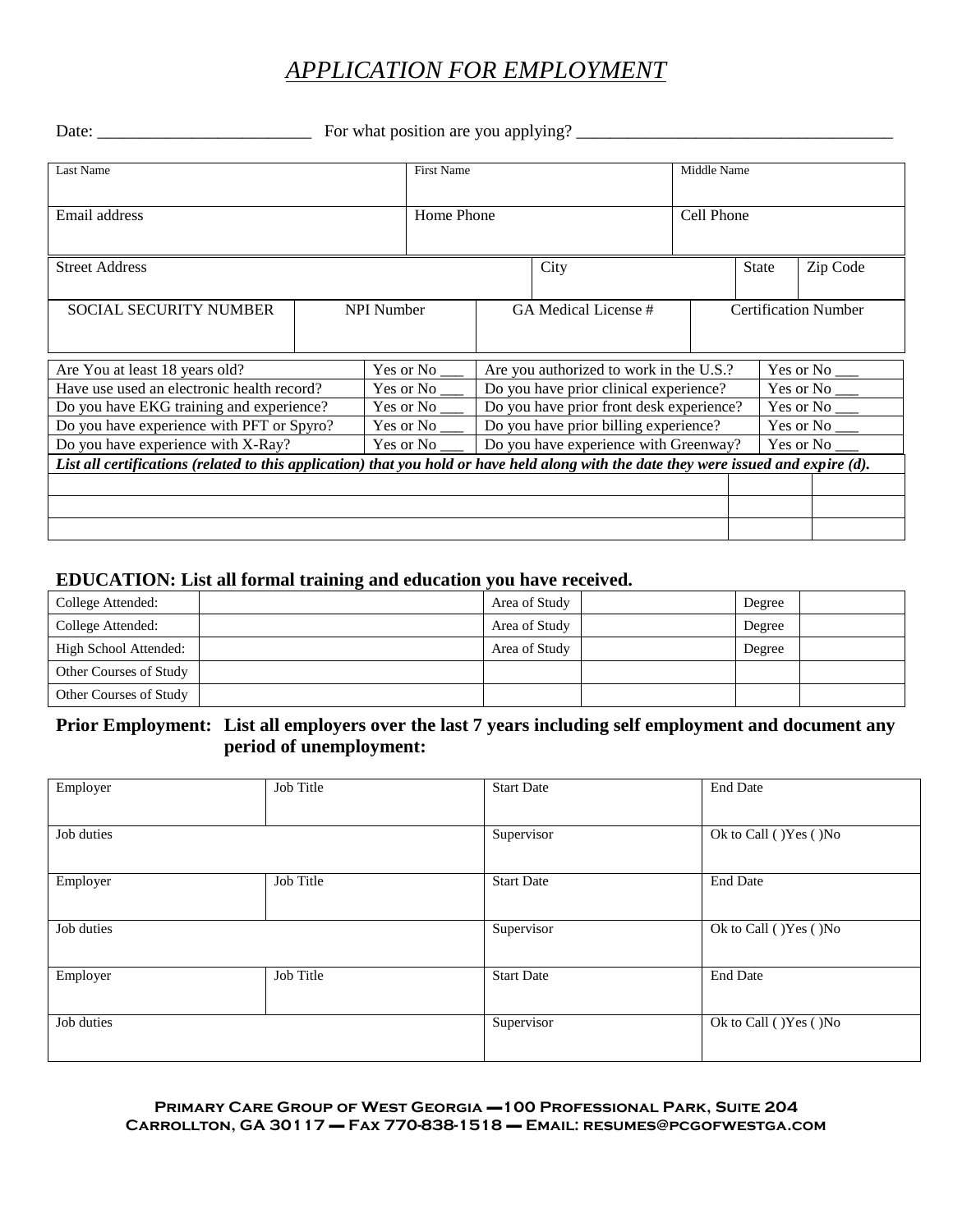## **GENERAL INFORMATION**

| Considering your medical, physical and mental status, Can you fulfill the job duties and responsibilities of the position for which you |                                                       |  |  |  |
|-----------------------------------------------------------------------------------------------------------------------------------------|-------------------------------------------------------|--|--|--|
| are applying with or without a "reasonable" accommodation?                                                                              | Yes or No ______                                      |  |  |  |
| Can you work hours required of the position for which you are applying?                                                                 | Yes or No ______                                      |  |  |  |
| If applicable, do you have the required license(s) to perform the job?                                                                  |                                                       |  |  |  |
| Have you completed all Hepatitis vaccination requirements?                                                                              | Yes or No ______                                      |  |  |  |
| Do you illegally use drugs?                                                                                                             | Yes or No ______                                      |  |  |  |
| Are you using prescription drugs that alter your ability to work?                                                                       | Yes or No ______                                      |  |  |  |
| Do you smoke cigarettes?                                                                                                                |                                                       |  |  |  |
| Have you ever been convicted of a crime other than a traffic violation?                                                                 | Yes or No ______                                      |  |  |  |
| If yes, please attach explanation. (Note: A conviction does not necessarily bar employment)                                             |                                                       |  |  |  |
| Have you ever been implicated in a theft from a prior employer?                                                                         | Yes or No ______                                      |  |  |  |
| Are you currently being paid Unemployment Benefits?                                                                                     | Yes or No ______                                      |  |  |  |
| Can your vacations be arranged at the practice's convenience?                                                                           | Yes or No ______ If no, please explain: _____________ |  |  |  |
| Have you ever been paid Workers Compensation Benefits?                                                                                  |                                                       |  |  |  |
|                                                                                                                                         |                                                       |  |  |  |
|                                                                                                                                         |                                                       |  |  |  |
| Please indicate your availability to work: [] Days [] Evenings _____ Days/wk ____Hrs/wk Hours from _____ to _____                       |                                                       |  |  |  |
| Circle the days of the week you will NOT be available to work: Mon Tue Wed Thu Fri Sat Sun                                              |                                                       |  |  |  |
| Check computer programs that you have used: Word _____ Excel _____ QuickBooks ____ Publisher ____ PowerPoint ____                       |                                                       |  |  |  |
| Please explain what you as an employee of a medical practice see as most important:                                                     |                                                       |  |  |  |
|                                                                                                                                         |                                                       |  |  |  |
|                                                                                                                                         |                                                       |  |  |  |
|                                                                                                                                         |                                                       |  |  |  |
| <b>EMPLOYMENT / WORK EXPERIENCE</b>                                                                                                     |                                                       |  |  |  |
| During the last 7 years of employment have you ever been terminated? Yes or No ____                                                     |                                                       |  |  |  |
|                                                                                                                                         |                                                       |  |  |  |

Why did you quit your last job? \_\_\_\_\_\_\_\_\_\_\_\_\_\_\_\_\_\_\_\_\_\_\_\_\_\_\_\_\_\_\_\_\_\_\_\_\_\_\_\_\_\_\_\_\_\_\_\_\_\_\_\_\_\_\_\_\_\_\_\_\_\_\_\_\_\_\_\_\_\_\_\_\_\_\_\_\_\_\_\_\_

**Rate of Pay:** Starting and Ending pay rate at your current or last employer: \_\_\_\_\_\_\_\_\_\_\_\_ \_\_\_\_\_\_\_\_\_\_\_\_\_\_\_

May we contact this employer: Yes or No \_\_\_\_\_

Name of employer: \_\_\_\_\_\_\_\_\_\_\_\_\_\_\_\_\_\_\_\_\_\_\_\_\_\_\_\_\_\_\_\_\_\_\_\_\_\_\_\_\_\_\_\_\_\_\_\_\_\_\_\_\_\_\_\_\_\_

Phone: \_\_\_\_\_\_\_\_\_\_\_\_\_\_\_\_\_\_\_\_\_\_\_\_\_\_\_\_\_\_ Average # of hours worked per week: \_\_\_\_\_\_\_

**Primary Care Group of West Georgia** ▬**100 Professional Park, Suite 204 Carrollton, GA 30117** ▬ **Fax 770-838-1518** ▬ **Email: resumes@pcgofwestga.com**

\_\_\_\_\_\_\_\_\_\_\_\_\_\_\_\_\_\_\_\_\_\_\_\_\_\_\_\_\_\_\_\_\_\_\_\_\_\_\_\_\_\_\_\_\_\_\_\_\_\_\_\_\_\_\_\_\_\_\_\_\_\_\_\_\_\_\_\_\_\_\_\_\_\_\_\_\_\_\_\_\_\_\_\_\_\_\_\_\_\_\_\_\_\_\_\_\_\_\_\_\_\_\_\_\_\_

\_\_\_\_\_\_\_\_\_\_\_\_\_\_\_\_\_\_\_\_\_\_\_\_\_\_\_\_\_\_\_\_\_\_\_\_\_\_\_\_\_\_\_\_\_\_\_\_\_\_\_\_\_\_\_\_\_\_\_\_\_\_\_\_\_\_\_\_\_\_\_\_\_\_\_\_\_\_\_\_\_\_\_\_\_\_\_\_\_\_\_\_\_\_\_\_\_\_\_\_\_\_\_\_\_\_